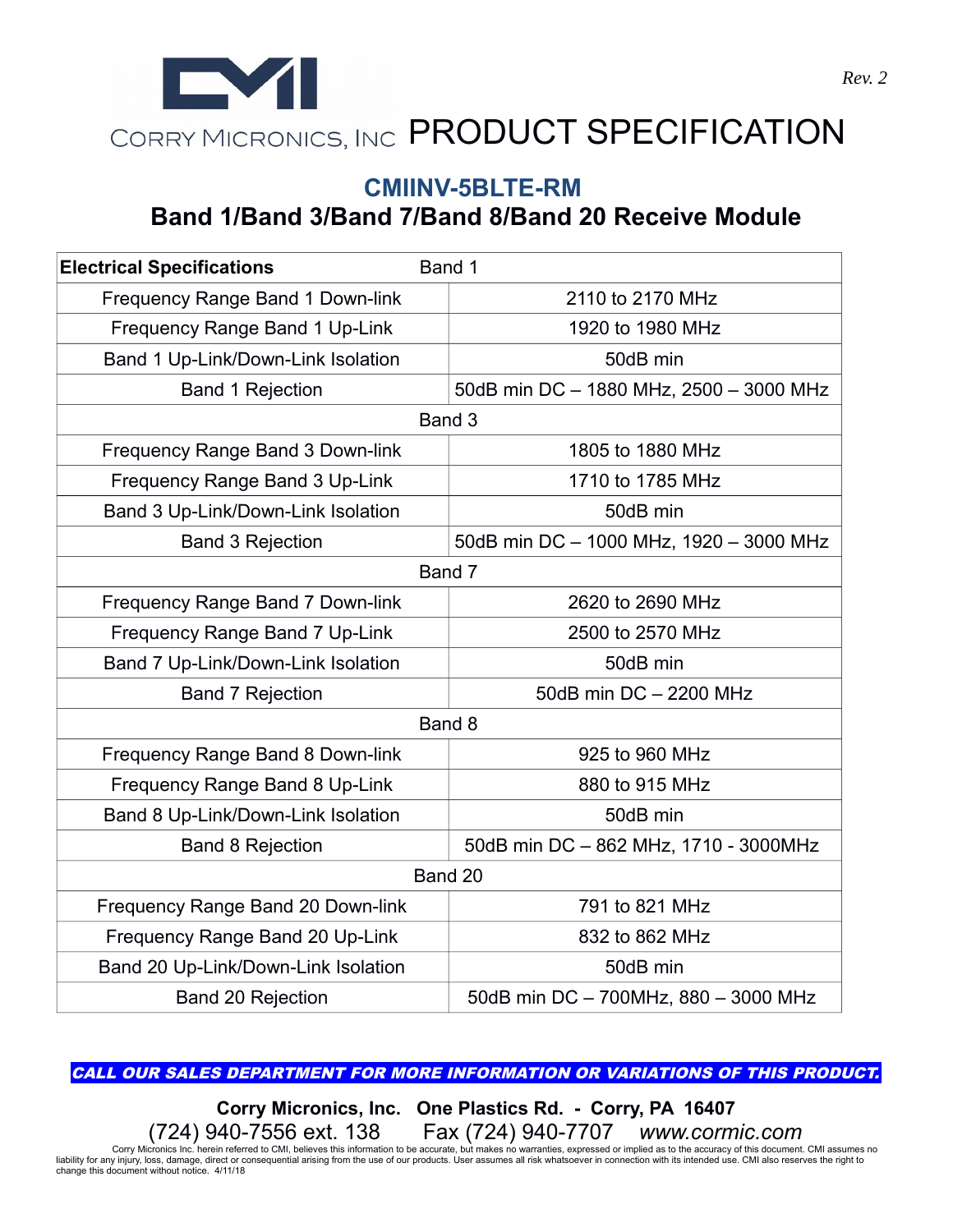

| <b>Electrical Specifications Continued</b>     |                                                                                                                                                                         |  |  |  |
|------------------------------------------------|-------------------------------------------------------------------------------------------------------------------------------------------------------------------------|--|--|--|
| Insertion Loss, all bands (Antenna to RX port) | -9dB max (LNA Bypass Mode)<br>+22dB min (LNA Enable Mode)                                                                                                               |  |  |  |
| <b>LNA Noise Figure</b>                        | $0.7$ dB typ                                                                                                                                                            |  |  |  |
| <b>Return Loss</b>                             | 10 dB min                                                                                                                                                               |  |  |  |
| <b>RF</b> Input Power                          | +30dBm Max In-Band RF Power at Ant<br>(LNA Disabled)<br>+40Bm Max Out-of-Band RF Power at Ant<br>-30dBm LTE/UMTS Signal (LNA Enabled)<br>+30dBm No Damage (LNA Enabled) |  |  |  |
| <b>RF Input / Output Connectors</b>            | SMA-Female                                                                                                                                                              |  |  |  |
| Impedance                                      | 50 $\Omega$                                                                                                                                                             |  |  |  |
| DC Input Power                                 | 12 Volts +/-10%<br>300mA max                                                                                                                                            |  |  |  |
| Switching and Bypass Control                   | <b>RS-422</b>                                                                                                                                                           |  |  |  |
| DC Power and Control Connector                 | 25 Pin Female D-SUB connector                                                                                                                                           |  |  |  |
| <b>Operating Temperature</b>                   | $-20^{\circ}$ C to $+50^{\circ}$ C                                                                                                                                      |  |  |  |

#### Dimensions 229 mm x 153 mm x 64 mm

CALL OUR SALES DEPARTMENT FOR MORE INFORMATION OR VARIATIONS OF THIS PRODUCT.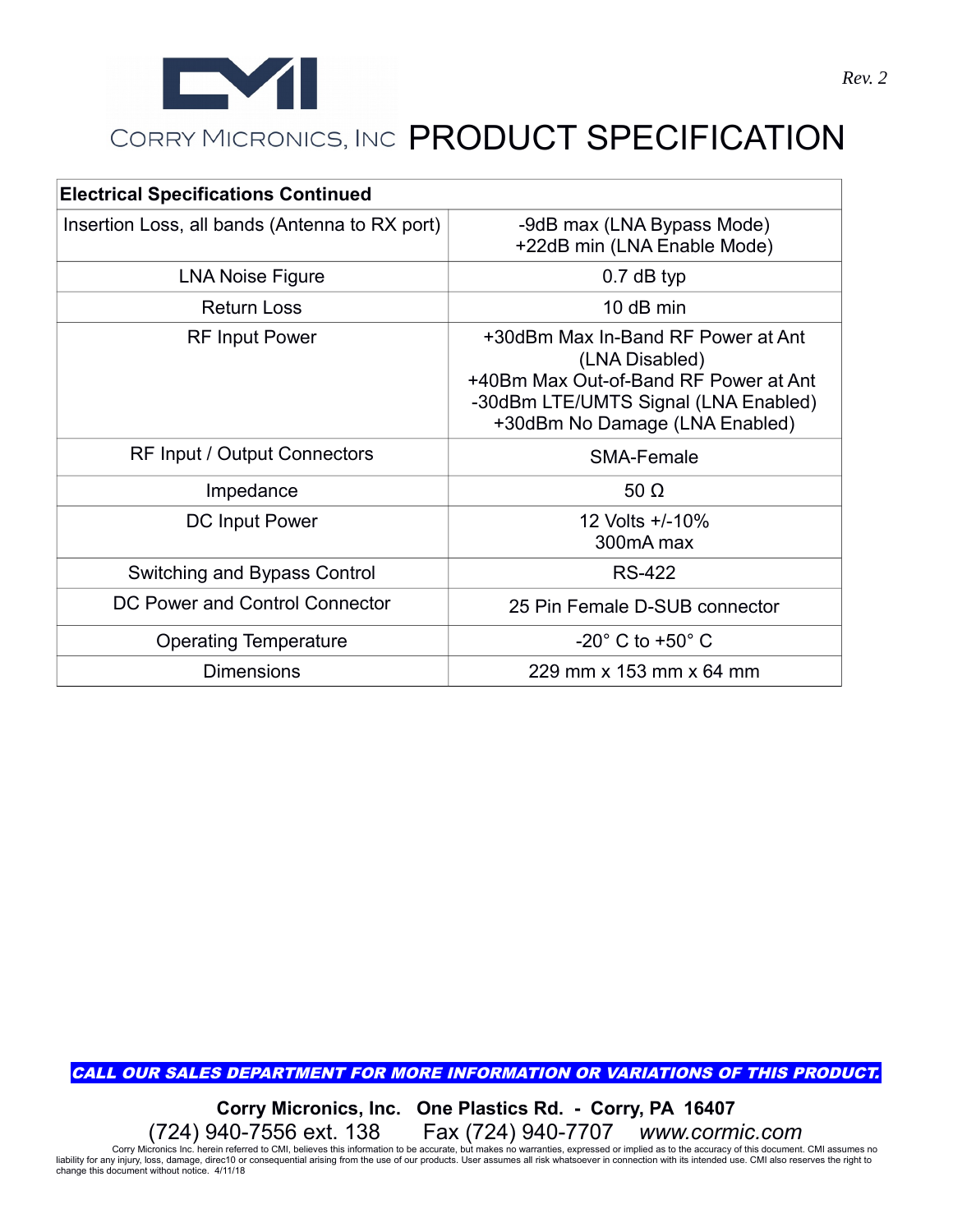

#### **Overall Dimensions**

*Note: All dimensions are in mm*







#### CALL OUR SALES DEPARTMENT FOR MORE INFORMATION OR VARIATIONS OF THIS PRODUCT.

**Corry Micronics, Inc. One Plastics Rd. - Corry, PA 16407** (724) 940-7556 ext. 138 Fax (724) 940-7707 *www.cormic.com* Corry Micronics Inc. herein referred to CMI, believes this information to be accurate, but makes no warranties, expressed or implied as to the accuracy of this document. CMI assumes no<br>liability for any injury, loss, damag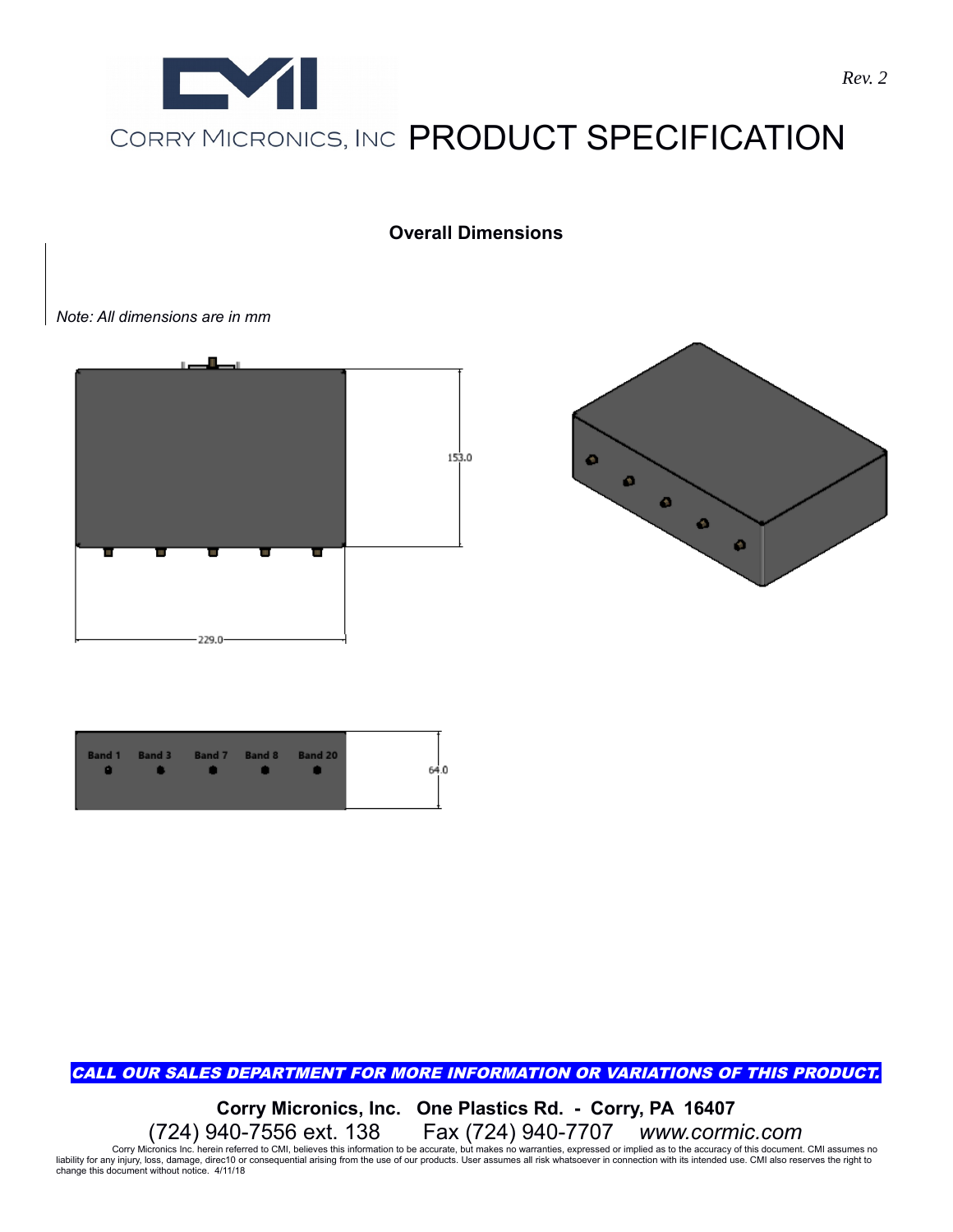

**Block Diagram**



CALL OUR SALES DEPARTMENT FOR MORE INFORMATION OR VARIATIONS OF THIS PRODUCT.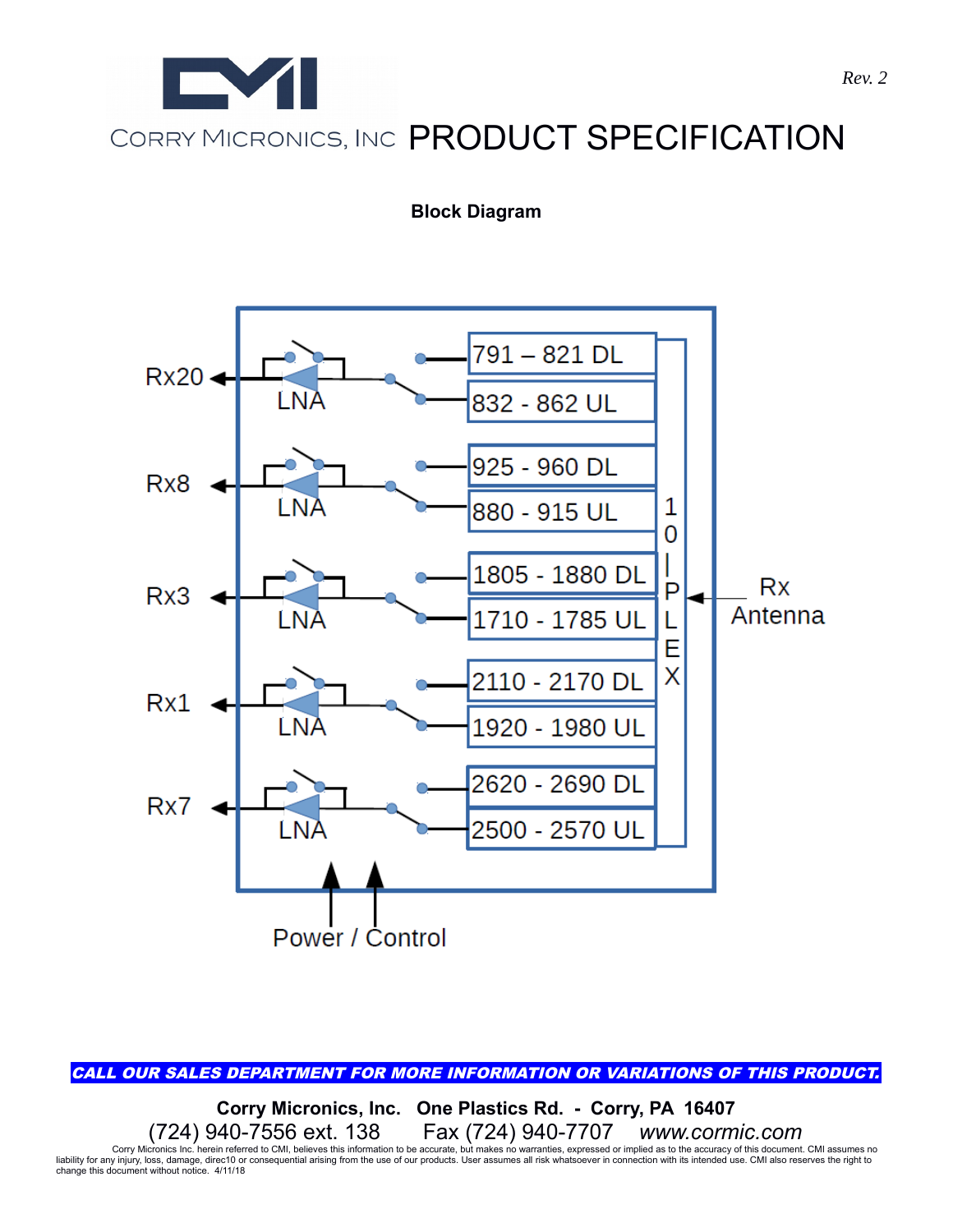

#### **Connector Pin Out**

| Pin#           | <b>Function</b>              |
|----------------|------------------------------|
| 1, 2           | +12VDC Power                 |
| 3, 4           | <b>Power Return</b>          |
| 5              | Band 1 Tx/Rx Select +        |
| 6              | Band 1 Tx/Rx Select -        |
| $\overline{7}$ | Band 1 LNA Bypass Control +  |
| 8              | Band 1 LNA Bypass Control -  |
| 9              | Band 3 Tx/Rx Select +        |
| 10             | Band 3 Tx/Rx Select -        |
| 11             | Band 3 LNA Bypass Control +  |
| 12             | Band 3 LNA Bypass Control -  |
| 13             | Band 7 Tx/Rx Select +        |
| 14             | Band 7 Tx/Rx Select -        |
| 15             | Band 7 LNA Bypass Control +  |
| 16             | Band 7 LNA Bypass Control -  |
| 17             | Band 8 Tx/Rx Select +        |
| 18             | Band 8 Tx/Rx Select -        |
| 19             | Band 8 LNA Bypass Control +  |
| 20             | Band 8 LNA Bypass Control -  |
| 21             | Band 20 Tx/Rx Select +       |
| 22             | Band 20 Tx/Rx Select -       |
| 23             | Band 20 LNA Bypass Control + |
| 24             | Band 20 LNA Bypass Control - |
| 25             | No Connect                   |

CALL OUR SALES DEPARTMENT FOR MORE INFORMATION OR VARIATIONS OF THIS PRODUCT.